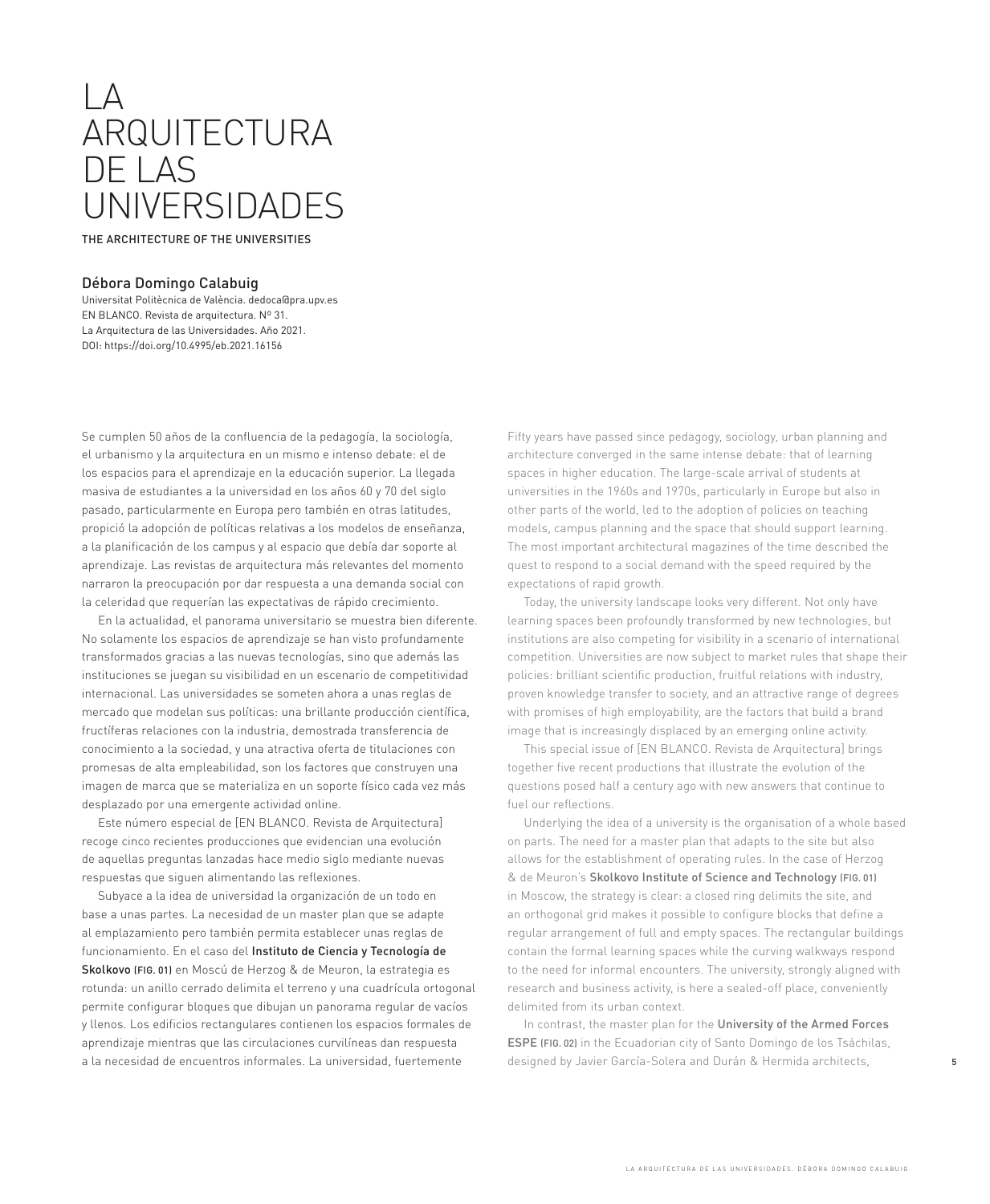





FIG. 01 FIG. 02 FIG. 03

alineada con la investigación y la actividad empresarial, es aquí un lugar precintado convenientemente acotado respecto de su contexto urbano.

Antagónicamente, el máster plan de la Universidad de las Fuerzas Armadas ESPE (FIG. 02) en la ecuatoriana ciudad de Santo Domingo de los Tsáchilas, del estudio de Javier García-Solera y Durán & Hermida arquitectos, parece disolverse en el paisaje. Como si de una linea de cota dibujada en el aire se tratase, la estrategia del campus establece una continuidad lineal, una calle cubierta pero exterior, que encuentra en su contacto con la variada topografía la formalización de las diferentes dependencias universitarias (edificios docentes, administrativos, residenciales…). A pesar de la riqueza visual que resulta de la combinación entre el paisaje y la variedad formal de las edificaciones, estas últimas atienden a un criterio racional de sistematización constructiva en la que reside la adaptabilidad y flexibilidad del conjunto.

La autonomía de los conjuntos universitarios conlleva además una reflexión sobre la consideración de sus miembros como una comunidad. La perspectiva social y especialmente el marco relacional de los estudiantes es una cuestión siempre abordada por la pedagogía que puede modelarse desde la arquitectura. Ya se ha señalado en los casos anteriores el peso específico que adquieren los espacios de circulación. No obstante, en el Instituto de Ingeniería y Tecnología de la Universidad de Ahmedabad (FIG. 03), estos toman un carácter central. El esquema claustral, con todas las revisiones y actualizaciones que ha ofrecido la historia de la arquitectura, sigue siendo de utilidad cuando se quiere generar un mundo interior, un conjunto introspectivo que permita escenificar (ver y ser visto) las relaciones sociales que acompañan y fortalecen un proceso formativo. La plaza diseñada por vir.mueller architects presenta una variedad topográfica, mobiliario urbano, lugares sombreados y puede ser observada desde los amplios corredores perimetrales. De la misma manera, los espacios de circulación y terrazas se sobredimensionan con la intención de acoger toda aquella actividad no reglada que construye también el aprendizaje.

Si se atiende al detalle de la formalización de los edificios, la máxima expresada por Harrison & Hutton –'la resiliencia futura depende de la porosidad del diseño actual'– parece ser una constante que trasciende a todos los proyectos. La porosidad no es otra que la adaptabilidad

seems to merge into the landscape. As if it were a line of elevation drawn in the air, the campus layout establishes a linear continuity, a covered but exterior street, whose contact with the varying topography formalises the different university buildings (lectura halls, administrative buildings and halls of residence). In spite of the visual contrast that results from the combination of the landscape and the formal variety of the buildings, these follow a rational criterion of constructive systematisation in which the adaptability and flexibility of the complex resides.

The autonomy of university complexes also entails a reflection on the consideration of its members as a community. The social perspective, and especially the relational framework of the students, is a question always addressed by pedagogy that can be modelled from architecture. The particular importance of circulation spaces has already been pointed out in the previous cases. However, at the Institute of Engineering and Technology of Ahmedabad University (FIG. 03), they take centre stage. The cloister scheme, with all the revisions and updates that the history of architecture has offered, is still useful when the aim is to create an interior world, an introspective ensemble that allows for the staging (seeing and being seen) of the social relationships that accompany and underpin an educational process. The square designed by vir.mueller architects has a topographical variety, urban furniture, shaded areas, and can be seen from the wide perimeter corridors. In the same way, the circulation spaces and terraces are oversized with the intention of accommodating all the non-regulated activity that also helps construct the learning process.

If we consider the detail of the formalisation of the buildings, the maxim expressed by Harrison & Hutton - 'future resilience depends on the porosity of the current design' - seems to be a constant factor that transcends all designs. Porosity means ensuring adaptability to future needs, and this necessarily translates into a physical form that makes use of fixed rules and variable components. The geometric precision of the Sáenz Valiente building at the Torcuato di Tella University in Buenos Aires (FIG. 04), designed by Josep Ferrando Architecture, makes the diversity of its functional programme possible: the precision of its structural and spatial system allows the building to be 'a rigorously open organisation'. The strategy is materialised with variable modular

6